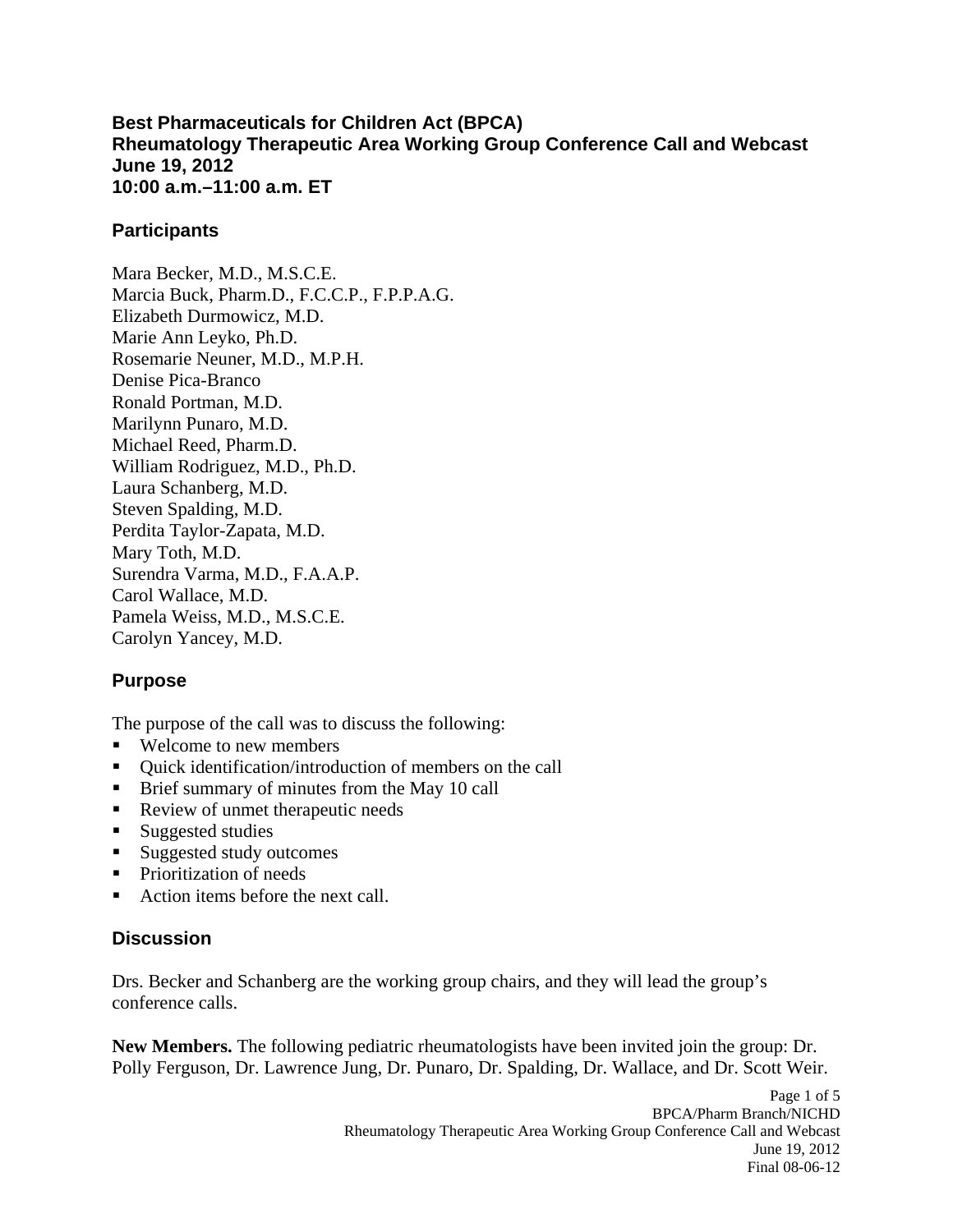**Summary of May 10 Conference Call.** Dr. Becker summarized background information about the BPCA, a legislative mandate to improve the effectiveness and safety of medications used in children. The U.S. Food and Drug Administration (FDA) implements the main component of the BPCA program, which encourages industry to perform studies to improve pediatric labeling in exchange for an additional 6 months of patent exclusivity. The National Institutes of Health (NIH) implements a program to sponsor needed studies.

The NIH drug development program has two components: (1) a prioritization process to identify gaps in pediatric therapeutics and (2) clinical trials, primarily of off-patent drugs. Twenty NIH Institutes contribute to BPCA program funding. Prioritization leads to Written Requests or Proposed Pediatric Study Requests and clinical studies. Data from clinical studies are submitted to the FDA for labeling changes.

This year, rheumatology has been identified as a priority area. The group has been asked to identify research that can affect pediatric therapeutics. Conference call minutes will be posted on the BPCA Web site. The group will have three or four calls and will present recommendations at the BPCA Annual Meeting. The meeting will take place in December 2012.

**Review of Unmet Therapeutic Needs.** A template was circulated to the group listing issues discussed during the first conference call. During that call, the group discussed the following drugs: **hydroxychloroquine, methotrexate, folate, mycophenolate, azathioprine, Solu-Medrol, etanercept, infliximab, adalimumab, and intravenous (IV) immunoglobulin**.

Dr. Wallace suggested adding **anakinra**. Newer anti-interleukin-1 (anti-IL-1) drugs are coming out, but anakinra is rapid acting. She also suggested adding **rituximab**. Dr. Becker asked about other anti-B cell therapies used in adults. Dr. Wallace said that drug companies are studying epratuzumab and Benlysta in children, so these drugs may not be appropriate candidates.

Dr. Rodriguez asked how often ketoprofen is used in pediatrics. Data are available for long-term exposure in adults, but the drug is not labeled for use in pediatric rheumatoid arthritis or juvenile idiopathic arthritis (JIA). Dr. Wallace said that ketoprofen is not used, and nonsteroidal antiinflammatory drugs (NSAIDs) are used only for a short time. Dr. Schanberg provided an update that the Childhood Arthritis and Rheumatology Research Alliance (CARRA) registry shows that **NSAIDS** are used long term for spondyloarthropathy. Dr. Rodriguez said data are being developed on the Biopharmaceutics Classification System characteristics of ketoprofen in pediatrics.

Dr. Reed asked about the value of COX-2-specific NSAIDs in patients on long-term NSAIDs. Dr. Schanberg said that Pfizer had a registry for Celebrex but had a hard time finding patients. COX-2 inhibitors are used less than more standard NSAIDs in pediatrics. Dr. Wallace said that an enhanced drug surveillance system collected information about adverse events in JIA patients from about 40 sites and 120 investigators. Few adverse events were recorded for NSAIDs. Dr. Schanberg expressed interest in **diclofenac**, which is used for spondyloarthropathy. Dr. Becker said that there was not much information about COX-2 inhibitors, and she did not use them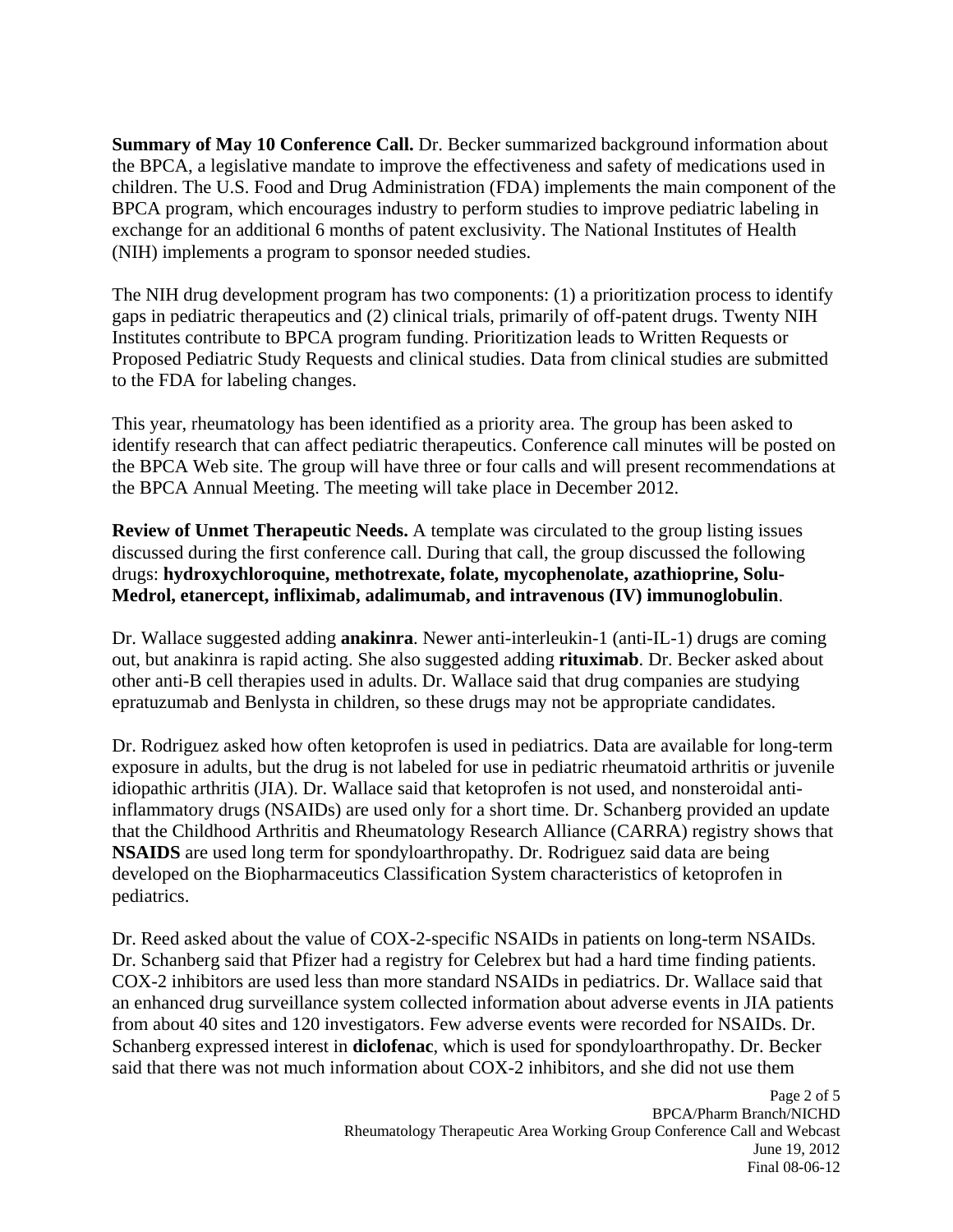frequently. They should be added to the list, but they may not be prioritized. Dr. Wallace suggested studying NSAIDs that are administered once per day, such as **piroxicam and meloxicam**.

Dr. Toth suggested adding golimumab, which is approved for adults in monthly injections. Dr. Taylor-Zapata said that if industry is studying golimumab in children, it would not be appropriate for this group to prioritize for a BPCA study.

Dr. Becker noted that Dr. Klein suggested looking at **bisphosphonates** in children. She asked whether there was interest in **cyclophosphamide**, which is used in oral and IV forms. It was suggested that a study could compare a standard protocol with a Euro-Lupus protocol to see whether less of the drug could be used.

Dr. Wallace noted that **sulfasalazine** is used to treat spondyloarthropathy, but dosing is not well understood. Dr. Schanberg added that there are questions about whether sulfasalazine is the right formulation. Gastrointestinal doctors use Asacol. Dr. Becker said there were questions about adverse effects, safety, and identifying patients with sensitivity to sulfasalazine.

Dr. Schanberg added that there is not much information about **triple therapy— sulfasalazine, methotrexate, and plaquenil**—in children. Dr. Ferguson sent a comment about the use of **plaquenil and methotrexate** together and whether plaquenil enhances the efficacy of methotrexate.

**Areas Needing Further Study.** Dr. Becker reviewed the areas already discussed: **appropriate length of treatment, safety and benefits of combination therapies, frequency of safety monitoring in commonly used drugs, optimal dosing, formulations of drugs currently in use, impact of bone loss, treatment of comorbid conditions, and head-to-head efficacy studies in biologics**.

Dr. Wallace said that the **treatment of uveitis** in children with JIA needs further study.

It was suggested that the use of **diclofenac gel** for pain relief be studied. In children without much subcutaneous tissue, there might be more absorption than expected. Diclofenac gel is used in rehabilitation to relieve pain in bursitis and tendinitis.

Dr. Punaro noted that anakinra does not have an indication for systemic arthritis. The company that acquired the drug is small and does not have much funding. Safety data are available, but tocilizumab is the only drug with an indication in systemic arthritis.

Dr. Schanberg said that in the treatment of JIA, the anti-IL-6 agent has an indication, but the anti-IL-1 agent does not, even though it may be more effective and safer. Dr. Punaro noted that rheumatologists use anakinra first because of its safety and effectiveness. The preservative in anakinra causes burning, and changing the formulation would be beneficial, but the company may not have money or time to change the formulation.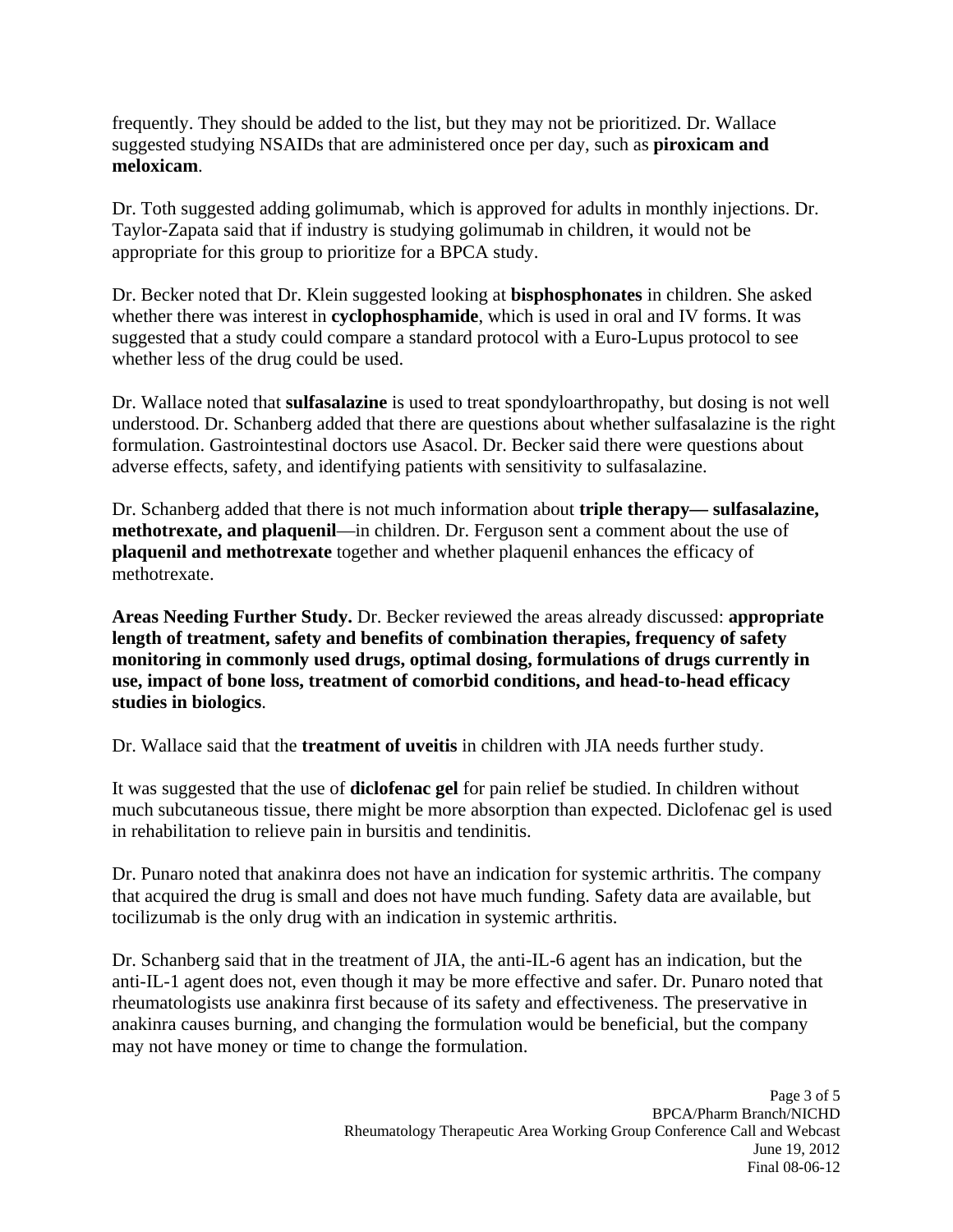The group discussed the possibility that the company could partner with the FDA. Dr. Neuner said there was not a mechanism for this type of partnership. The change would need to be initiated by the sponsor, and a change in formulation is a major undertaking that could change the immunogenicity and efficacy profiles. Dr. Portman added that a formulation change engenders a Pediatric Research Equity Act requirement for another study. Dr. Neuner said that suggesting changes in formulations might not be appropriate. Suggesting a new indication may be feasible.

Dr. Durmowicz said that adequate data would be needed to support the new indication. Dr. Neuner said that the FDA would need to have an internal discussion about whether data from the CARRA registry could be used. Other drugs have been approved through this process, but the process may no longer be considered acceptable. The group did not know whether anakinra was on patent. Dr. Rodriguez said that data requirements are considered on a case-by-case basis. Dr. Becker said the group could discuss adapting the registry to collect data that may be useful. Dr. Schanberg suggested submitting a proposal to the Pediatric Trials Network. Dr. Neuner said that the protocol would need to be vetted internally at the FDA early in the process.

Dr. Yancey said that pharmacokinetics/pharmacodynamics (PK/PD) studies in pediatrics would be needed in addition to a single safety/efficacy study. Adult data can support the pediatric indication. Dr. Rodriguez said that the FDA discourages extrapolation of adult safety and PK/PD data. Dr. Portman added that efficacy could be extrapolated, but pediatric safety and PK/PD studies would be needed.

**Patient Populations.** Dr. Becker asked whether the group should consider autoinflammatory disorders. There are drugs indicated for autoinflammatory disorders that are not indicated for rheumatology patients. Chronic pain patients are not listed, but the use of diclofenac gel is interesting.

Participants suggested adding **idiopathic uveitis and fibromyalgia**. For fibromyalgia, **Lyrica** is being studied, and a study of lorazepam was recently discontinued. The NIH funded a study of amitriptyline, but that arm of the study was dropped because it was difficult to find pediatric patients who were not already taking amitriptyline. The CARRA registry includes 150-200 patients with fibromyalgia and may have data about the use of **amitriptyline**.

**Prioritization of Needs.** The group agreed to prioritize therapeutic needs before discussing the types of studies needed. They will seek input from the pediatric rheumatology community and establish subcommittees to work on specific drugs and make presentations to the full group.

The group discussed whether to reach out to pediatric rheumatologists only in the United States or worldwide. Dr. Rodriguez noted that there is a drive toward interaction between the European Medicines Agency (EMA) and the FDA. Dr. Becker suggested using the worldwide rheumatology listserv for outreach. Dr. Schanberg said CARA has regular interaction with an EMA representative; she suggested inviting this representative to join the group. She will contact the representative and send the contact information to Brandy Weathersby and Deborah Stein at Circle Solutions, Inc.